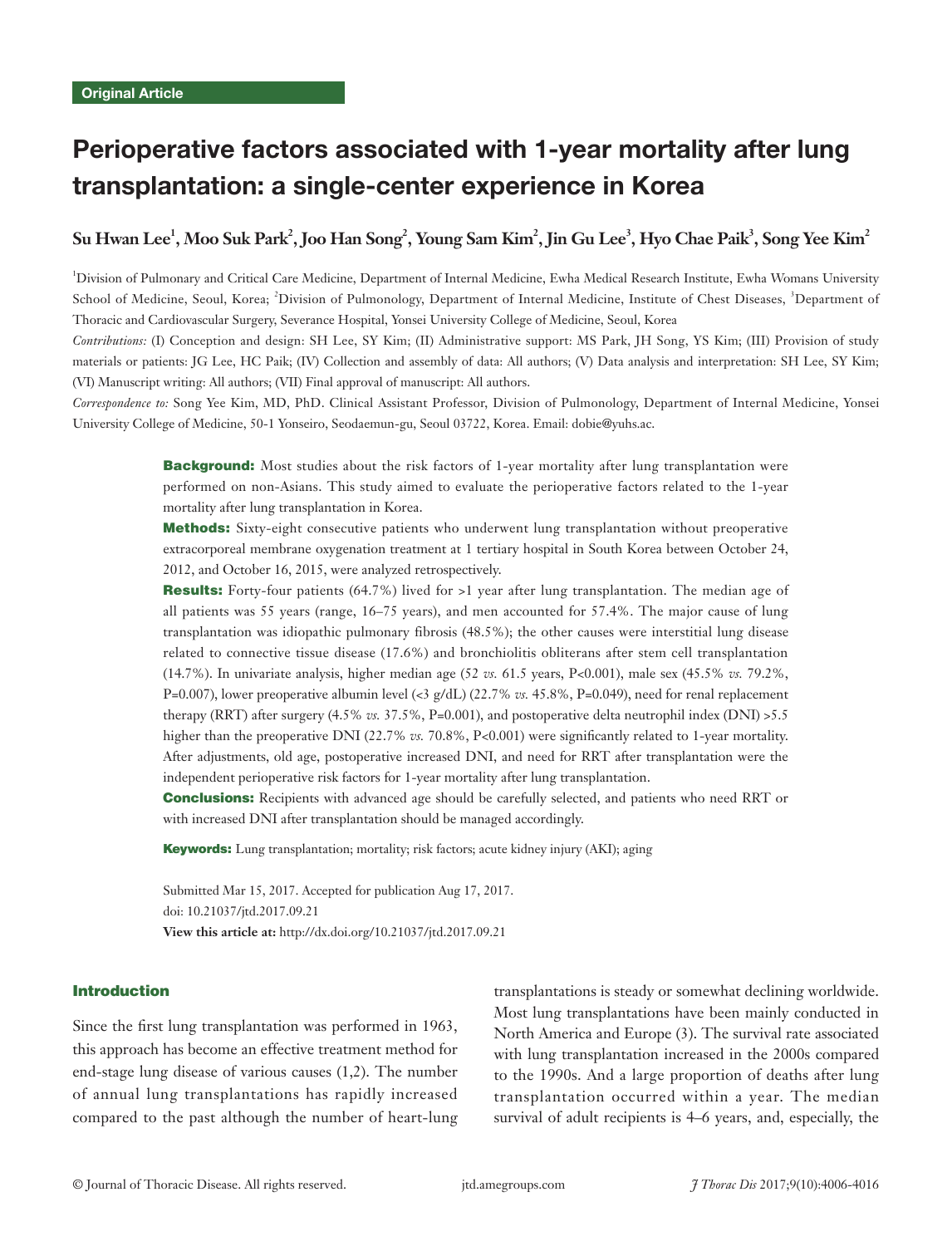median survival of recipients who survived for >1 year after transplantation is 7.9 years with good prognosis (3). Because the prognosis of recipients who survived for 1 year is very good, some researchers have reported the risk factors for predicting 1-year mortality after lung transplantation (4,5). Although the results were controversial, old age, application of preoperative extracorporeal membrane oxygenation (ECMO), decreased kidney function before the operation and preoperative diabetes mellitus were reported to affect the prognosis of 1-year morality (4-6). Furthermore, recent study showed that the age of lung transplant recipients is increasing recently and the 3-year survival rate is lower in advanced recipients, especially age 65 or older than in younger age group (7).

The first lung transplantation in Korea was performed in July 1996, and a total of 284 lung transplantations, including heart-lung transplantations, have been performed until October 2015 (8-10). Although only 1 or 2 procedures were conducted each year until 2003, currently >50 procedures are being performed each year (9). However, the lack of donated lungs and the low utilization rate of donor lungs from declared brain-dead patients are major problems associated with lung transplantation in Korea compared with other countries. In 2010, only 6.7% of donor lungs were used, which was low compared with kidney (93.3%) and liver (86.3%) (11). In the data of 2015 Korean Network of Organ Sharing (KONOS), utilization rate of donor lungs increased to 12.8% (64/500), it was still shortage for 120 patients waiting for transplantation. Therefore, selection of appropriate recipients and prediction of prognosis are important for lung transplantation in Korea.

Unfortunately, most studies about the risk factors of 1-year mortality after lung transplantation were performed on non-Asians (4-6). We supposed that the risk factors of 1-year mortality after lung transplantation in Korea might be different from those in North America and Europe, which have different circumstances and cultures (8,11). Accordingly, we reviewed the preoperative, perioperative, and postoperative risk factors of 1-year mortality after lung transplantation in Korea.

## **Methods**

#### *Study design and population*

This was a retrospective cohort study on consecutive patients who underwent lung transplantation at a single center (Severance Hospital) in South Korea, from October 2012

to October 2015. During 3 years, 81 patients received lung transplantation surgery. Recipients who received ECMO before transplantation and those who underwent retransplantation were excluded in order to analyze the risk factors in relatively stable patients.

All recipients received ECMO or cardiopulmonary bypass for cardiopulmonary support during transplantation surgery and were administered induction immunosuppression therapy with high dose corticosteroid using methylprednisolone 500 mg during operation and 0.5 mg/kg/day for 3 days after operation. Triple immunosuppression therapy, such as prednisolone, tacrolimus, and mycophenolate mofetil, was used for maintaining immunosuppression after transplantation. Mycophenolate mofetil were administered 1 g daily and tacrolimus concentration levels on blood were maintained from 8 to 12 ng/mL. Valganciclovir and itraconazole were used all recipients until 6 months after operation. Trimethoprim/ sulfamethoxazole was used in all recipients for a lifetime to prevent pneumocystis jiroveci after operation.

All donor lungs from declared brain-dead patients were preserved in low-potassium dextran solution (Perfadex; Duraent Biologicals, Hyderabad, India). The study subjects were divided into two groups according to their 1-year survival status, and various factors were analyzed.

### *Data collection and definition*

Data from all recipients were collected from the electronic medical records of the hospital, and donor data were collected from the Korean Network of Organ Sharing (KONOS). Recipient data including demographic characteristics, laboratory results, mortality, use of mechanical ventilator while waiting for transplantation, length of stay at the intensive care unit, and other clinical data were evaluated. Furthermore, donor data including demographic characteristics, ischemic time, and hospital stay duration were investigated.

Smoking status was defined as either ever smoker or never smoker (smoked <100 cigarettes during the lifetime). Mean pulmonary artery pressure was measured by means of right heart catheterization before transplantation. Primary graft dysfunction (PGD) was defined by consensus according to the International Society for Heart and Lung Transplantation (ISHLT) (12). Acute kidney injury (AKI) was defined as increase in serum creatinine by  $\geq 0.3$  mg/dL within 48 h or increase in serum creatinine to 30% more than the baseline value during 1 month after lung transplantation (13). Delta neutrophil index (DNI) which reflects the fraction of circulating immature granulocytes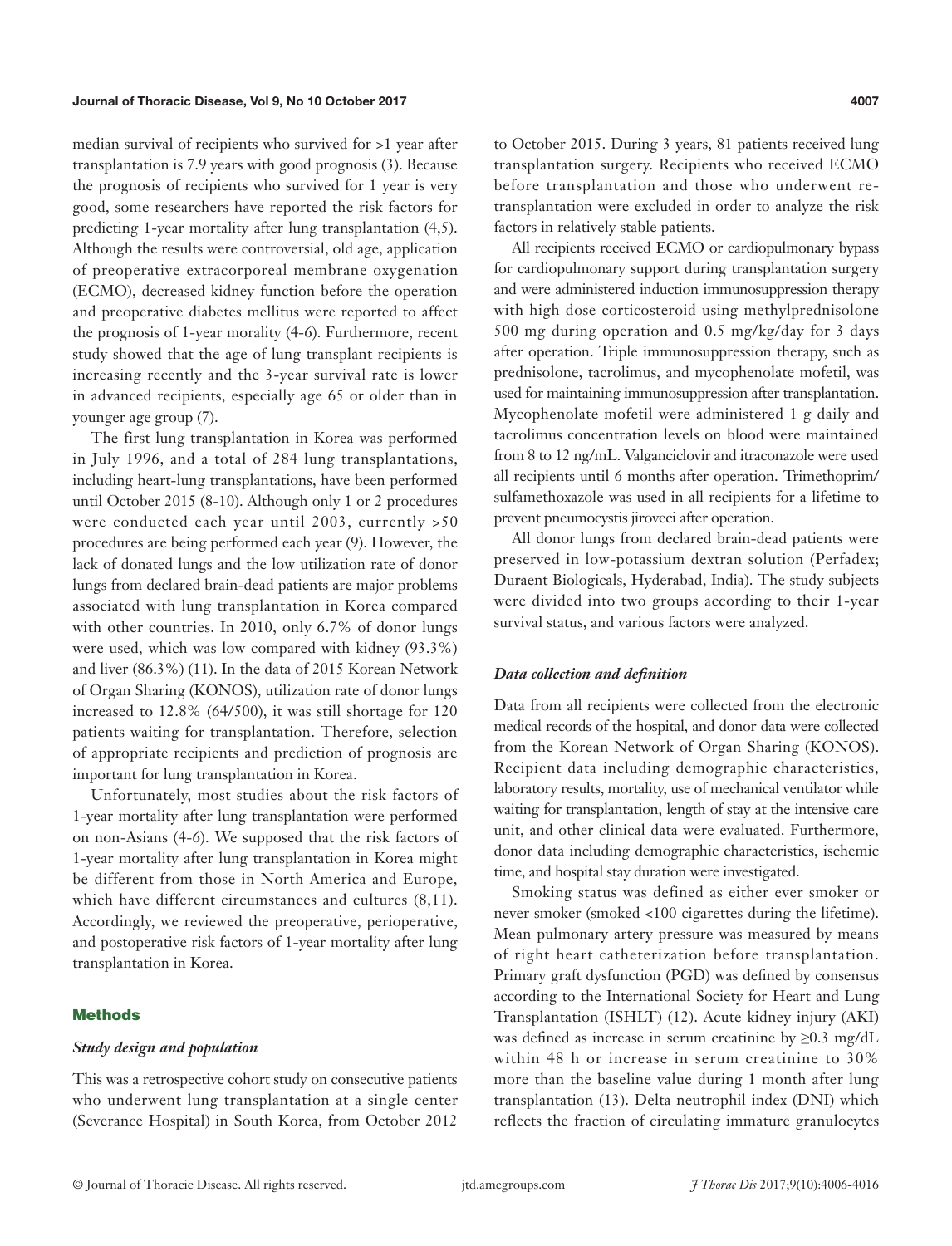and associate with sepsis was measured preoperatively and at 24–48 h by using an automatic cell analyzer (ADVIA 2120 Hematology System; Siemens Healthcare Diagnostics, Forchheim, Germany) (14-16). The change of DNI was defined as the difference between preoperative DNI value and the highest DNI value 48h after surgery. Bone marrow density was calculated by using dual-energy X-ray absorptiometry to screen for osteopenia. Osteopenia was defined a T score of −1.0 or lower in those aged ≥50 years and a Z score of −1.0 or lower in those aged <50 years. Use of immunosuppressive agents before transplantation was defined as taking any immunosuppressive medication, such as prednisolone, mycophenolate mofetil, or azathioprine, regardless of dose or type.

### *Statistical analysis*

All data that were represented as continuous or categorical variables were analyzed with SPSS version 23 (IBM, Armonk, NY, USA). Continuous data were presented as median with range or interquartile range. These variables were evaluated by using the Mann-Whitney U test for the difference between two groups. The chi-square and Fisher's exact tests were used to assess differences in categorical variables, presented as number and percentage, between the two groups. The cut-off value of change in DNI before and after surgery according to 1-year mortality was determined using receiver operating characteristic (ROC). The independent risk factors for 1-year mortality after lung transplantation were identified by using logistic regression modeling that included significant variables in univariate analysis or basic clinical characteristics (17). The Kaplan-Meier method was used to create survival curves of meaningful variables, and statistical analysis of survival curves was performed using the log-rank test (18). In all analysis results, a P value of <0.05 was considered statistically significant.

### **Results**

A total of 81 patients underwent lung transplantation during the study period. Among them, 12 patients were excluded because they received ECMO support before surgery and 1 patient was excluded because of re-transplantation.

#### *Baseline characteristics*

*Table 1* describes the baseline characteristics of recipients and

donors. A total of 68 subjects were enrolled and analyzed in this study. Forty-four patients (64.7%) lived for >1 year after lung transplantation. The median age of all patients was 55 years (range, 16–75 years), and male patients accounted for 57.4% of the total. The median follow-up duration was 749 days (range, 391–1,478 days). The major cause of lung transplantation was idiopathic pulmonary fibrosis (IPF) (48.5%); the other causes were interstitial lung disease related to connective tissue disease (17.6%) and bronchiolitis obliterans after stem cell transplantation (14.7%).

#### *Perioperative factors associated with 1-year mortality*

In the univariate analysis of clinical factors related to 1-year mortality, there was no difference between the survivor and nonsurvivor group except age, preoperative serum albumin level, AKI after surgery and change in DNI before and after surgery.

There was a high proportion of elderly recipients (P*<*0.001) and male recipients (P*=*0.007) in the nonsurvivor group. Preoperative blood sampling showed a high proportion of albumin level <3 g/dL in the nonsurvivor group (P*=*0.049). The occurrence of AKI after surgery was significantly high in the nonsurvivor group (P*=*0.008) and, especially, the need for renal replacement therapy (RRT) showed a more significant difference between the two groups (P*=*0.001). The change in DNI before and after surgery were more increased in the nonsurvivor group, and the proportion of recipients whose postoperative DNI increased by >5.5 which was derived through ROC (sensitivity, 70.8%; specificity, 77.3%) compared with the preoperative DNI was higher in the nonsurvivor group than in the survivor group (P*<*0.001). In the univariate analysis of donors, there was no difference between the two groups except the smoking status (P*=*0.04).

Independent risk factors were evaluated through multivariate analysis of variables that showed meaningful results in the univariate analysis and baseline variables (*Table 2*). The results of the analysis revealed that age 55–65 years [odds ratio (OR), 9.69; 95% confidence interval (CI), 1.68–55.77], age >65 years (OR, 146.02; 95% CI, 7.95– 2,681.47), postoperative DNI >5.5 higher than preoperative DNI (OR, 11.66; 95% CI, 1.94–70.12), and need for RRT after surgery (OR, 14.01; 95% CI, 1.44–136.67) were the independent perioperative risk factors for 1-year mortality after lung transplantation.

*Figure 1* presents the Kaplan-Meier survival estimates of groups classified according to age, postoperative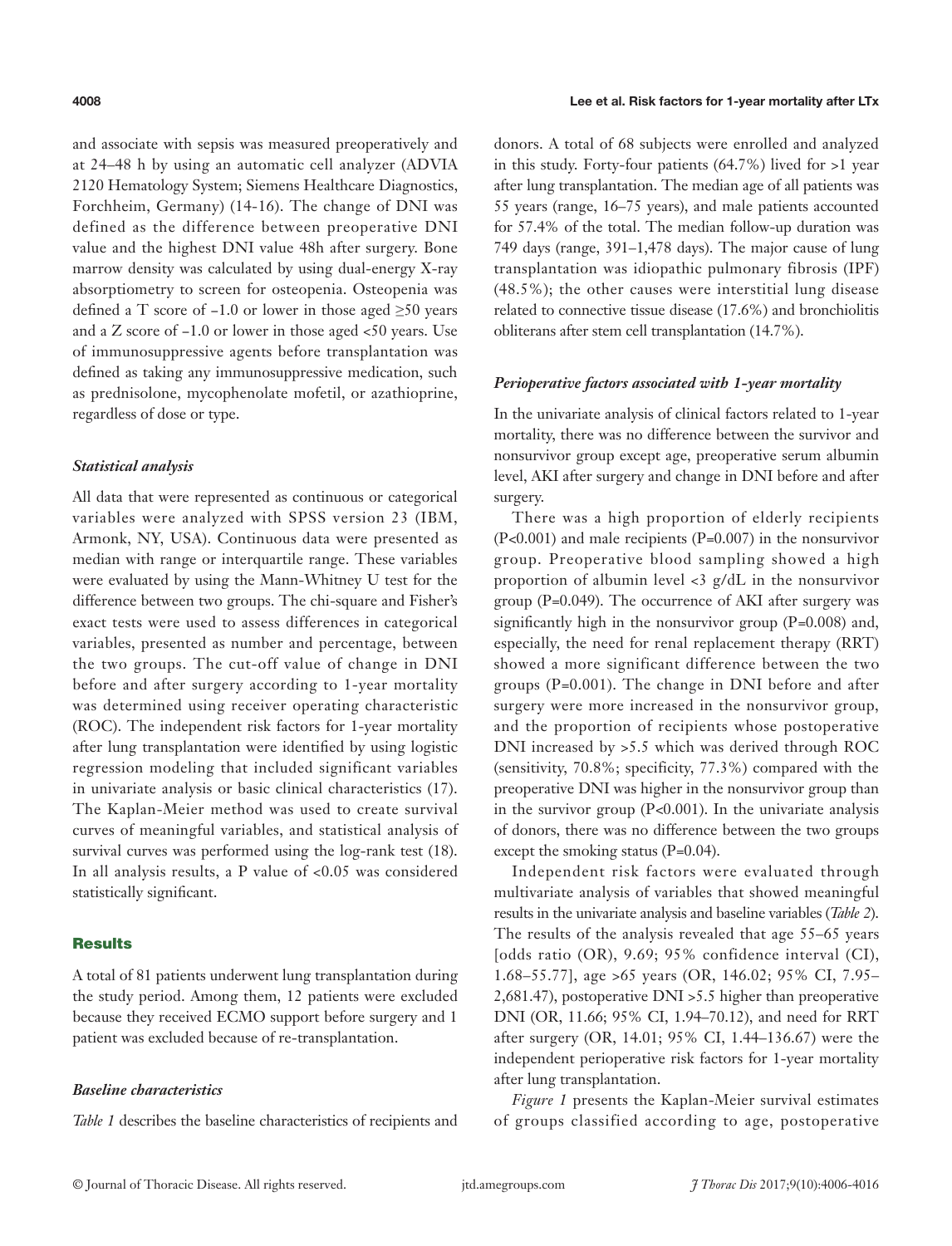# Journal of Thoracic Disease, Vol 9, No 10 October 2017 4009

**Table 1** Baseline characteristics and clinical factors related with 1-year mortality

| Variables                                                | Survivor (N=44)     | Nonsurvivor (N=24)  | Total (N=68)        | P value |
|----------------------------------------------------------|---------------------|---------------------|---------------------|---------|
| Recipients                                               |                     |                     |                     |         |
| Age, year, median [range]                                | 52 [16-75]          | 61.5 [17-73]        | 55 [16-75]          | < 0.001 |
| Age group (years), n (%)                                 |                     |                     |                     | < 0.001 |
| $\leq 55$                                                | 32 (72.7)           | 5(20.8)             | 37 (54.4)           |         |
| 55< Age ≤65                                              | 11(25.0)            | 12(50.0)            | 23 (33.8)           |         |
| >65                                                      | 1(2.3)              | 7(29.2)             | 8(11.8)             |         |
| Male sex, n (%)                                          | 20(45.5)            | 19 (79.2)           | 39 (57.4)           | 0.007   |
| Follow up duration, median day (range)                   | 759 [391-1,478]     | 700 [431-1,411]     | 749 [391-1,478]     | 0.739   |
| Bilateral lung transplantation, n (%)                    | 41 (93.2)           | 20 (83.3)           | 61 (89.7)           | 0.233   |
| Height, cm, median (range)                               | 164 [147-175]       | 167 [141-175]       | 165 [141-175]       | 0.724   |
| BMI, kg/m <sup>2</sup> , median (range)                  | 19.4 (12.4–27.3)    | 20.3 (15.5–27.4)    | 19.8 (12.4-27.4)    | 0.281   |
| BMI category, n (%)                                      |                     |                     |                     | 0.666   |
| BMI <18.5                                                | 16 (36.4)           | 7(29.2)             | 23 (33.8)           |         |
| 18.5≤ BMI <23                                            | 19 (43.2)           | 9(37.5)             | 28 (41.2)           |         |
| 23≤ BMI <25                                              | 5(11.4)             | 4(16.7)             | 9(13.2)             |         |
| 25≤ BMI <30                                              | 4(9.1)              | 4(16.7)             | 8(11.8)             |         |
| Pre OP MV, n (%)                                         | 6(13.6)             | 6(25.0)             | 12 (17.6)           | 0.321   |
| Ever smoker, n (%)                                       | 19 (43.2)           | 15 (62.5)           | 34 (50.0)           | 0.128   |
| Osteopenia, n (%)*                                       | 33(82.5)            | 15 (75.0)           | 48 (80.0)           | 0.511   |
| Pre OP HCT <35%, n (%)                                   | 10(22.7)            | 8(33.3)             | 18 (26.5)           | 0.343   |
| Pre OP albumin <3 $g/dL$ , n $(\%)$                      | 10(22.7)            | 11(45.8)            | 21 (30.9)           | 0.049   |
| Pre OP FEV <sub>1</sub> , %, median (range) <sup>†</sup> | 41 (12-56.0)        | 47 [17-106]         | 41.5 [12-106]       | 0.291   |
| Pre OP FVC, %, median (range) <sup>†</sup>               | 41 (13.9-68)        | 42 [16-83]          | 41 (13.9-83)        | 0.321   |
| Pre OP DM, n (%)                                         | 10(22.7)            | 7(29.2)             | 17 (25.0)           | 0.558   |
| Pre OP cardiovascular disease, n (%)                     | 4(9.1)              | 3(12.5)             | 7(10.3)             | 0.691   |
| Post OP Cr, mg/dL, median (range)                        | $0.62(0.32 - 0.94)$ | $0.64(0.24 - 2.48)$ | $0.62(0.24 - 2.48)$ | 0.484   |
| MPA, mmHg, median [range] <sup>+</sup>                   | 25.5 [9-49]         | 22.5 [14-43]        | 25 [9-49]           | 0.143   |
| $MPA > 25$ <sup>#</sup>                                  | 17 (50.0)           | 4(28.6)             | 21 (43.8)           | 0.174   |
| $MPA > 35^+$                                             | 6(17.6)             | 1(7.1)              | 7(14.6)             | 0.656   |
| Use of immunosuppressive agents                          | 27(61.4)            | 14 (58.3)           | 41 (60.3)           | 0.807   |
| Use of prednisolone dose ≥20 mg, n (%)                   | 5(11.4)             | 6(25.0)             | 11 (16.2)           | 0.177   |
| Post OP AKI, n (%)                                       | 13 (29.5)           | 15 (62.5)           | 28 (41.2)           | 0.008   |
| Post OP RRT, n (%)                                       | 2(4.5)              | 9(37.5)             | 11 (16.2)           | 0.001   |
| Post OP re-operation, n (%)                              | 10(22.7)            | 8 (33.3)            | 18 (26.5)           | 0.343   |
| Post OP DNI change, median (IQR)                         | 3.35 (1.88-5.48)    | 7.70 (2.83-11.38)   | 4.60 (2.20-7.93)    | 0.002   |

**Table 1** (*continued*)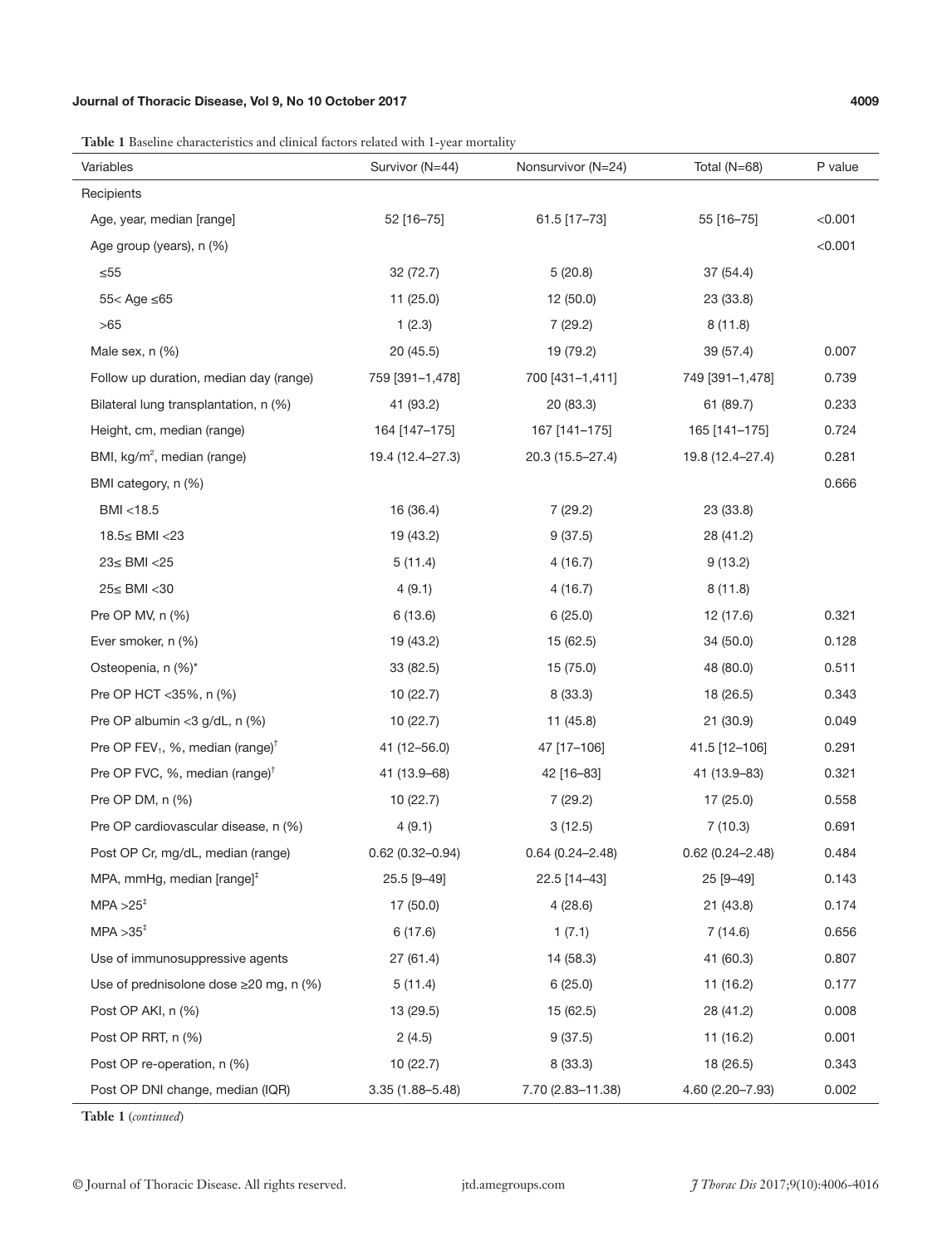**Table 1** (*continued*)

| Variables                                          | Survivor (N=44)   | Nonsurvivor (N=24) | Total $(N=68)$    | P value |
|----------------------------------------------------|-------------------|--------------------|-------------------|---------|
| Post OP DNI increasing >5.5, n (%)                 | 10(22.7)          | 17 (70.8)          | 27(39.7)          | < 0.001 |
| Length of ICU, median days (IQR)                   | $8.5(5 - 15.5)$   | $8(6-19.5)$        | $8(5.3 - 16.8)$   | 0.515   |
| Length of Hospital, median days (IQR)              | 31 (23.3-50.5)    | 38 (24.5-99.8)     | $32.5(24 - 58.3)$ | 0.342   |
| $PGD = 3, n (%)$                                   | 4(9.1)            | 1(4.2)             | 5(7.4)            | 0.649   |
| Cause of lung transplantation                      |                   |                    |                   | 0.156   |
| COPD/emphysema                                     | 0(0)              | 1(4.2)             | 1(1.5)            |         |
| IPF                                                | 17 (38.6)         | 16 (66.7)          | 33 (48.5)         |         |
| Idiopathic pulmonary HTN                           | 0(0)              | 1(4.2)             | 1(1.5)            |         |
| Pulmonary fibrosis, other                          | 2(4.5)            | 0(0)               | 2(2.9)            |         |
| <b>Bronchiectasis</b>                              | 3(6.8)            | 1(4.2)             | 4(5.9)            |         |
| BO after SCT                                       | 7(15.9)           | 3(12.5)            | 10(14.7)          |         |
| Connective tissue disease                          | 10(22.7)          | 2(8.3)             | 12 (17.6)         |         |
| LAM                                                | 3(6.8)            | 0(0)               | 3(4.4)            |         |
| Other <sup>§</sup>                                 | 2(4.5)            | 0(0)               | 2(2.9)            |         |
| Donor                                              |                   |                    |                   |         |
| Age, years, median (range)                         | 45 [12-59]        | 45 [21-59]         | 45 [12-59]        | 0.484   |
| Age $\geq 50$ years, n (%)                         | 13 (29.5)         | 9(37.5)            | 22 (32.4)         | 0.503   |
| Height, cm, median (range)                         | 166 [145-182]     | 169 [150-178]      | 167 [145-182]     | 0.463   |
| BMI, kg/m <sup>2</sup> , median (range)            | 22.7 (17.4-35.32) | 22.4 (19.4-32.05)  | 22.7 (17.4-35.3)  | 0.949   |
| Ever smoker, n (%)                                 | 19 (44.2)         | 15(71.4)           | 34(53.1)          | 0.040   |
| ICU stay days, median (range)                      | $6[2 - 21]$       | $5.5$ [2-12]       | $6[2 - 21]$       | 0.708   |
| Lung ischemic time, min, median (range)            | 233 [112-470]     | 240 [143-451]      | 238 [112-470]     | 0.984   |
| Bacterial growth in BAL culture, n (%)             | 27 (61.4)         | 11(45.8)           | 38 (55.9)         | 0.218   |
| Donor height < recipient height, n (%)             | 21(47.7)          | 10(41.7)           | 31(45.6)          | 0.632   |
| Sex mismatch between donor and<br>recipient, n (%) | 16 (36.4)         | 5(20.8)            | 21 (30.9)         | 0.185   |

BMI, body mass index; OP, operation; MV, mechanical ventilation; HCT, hematocrit; FEV<sub>1</sub>, forced expiratory volume in 1 second; FVC, forced vital capacity; DM, diabetic mellitus; Cr, creatinine; MPA, mean pulmonary artery pressure; AKI, acute kidney injury; RRT, renal replacement therapy; DNI, delta neutrophil index; ICU, intensive care unit; IQR, interquartile range; PGD, Primary graft dysfunction; COPD, chronic obstructive pulmonary disease; IPF, idiopathic pulmonary fibrosis; HTN, hypertension; BOS, Bronchiolitis obliterans; SCT, stem cell transplantation; LAM, lymphangioleiomyomatosis; BAL bronchoalveolar lavage. \*, 8 missing values; <sup>+</sup>, 7 missing values; <sup>+</sup>, 20 missing values; <sup>§</sup>, chronic hypersensitivity pneumonitis, destroyed lung; <sup>1</sup>, 4 missing values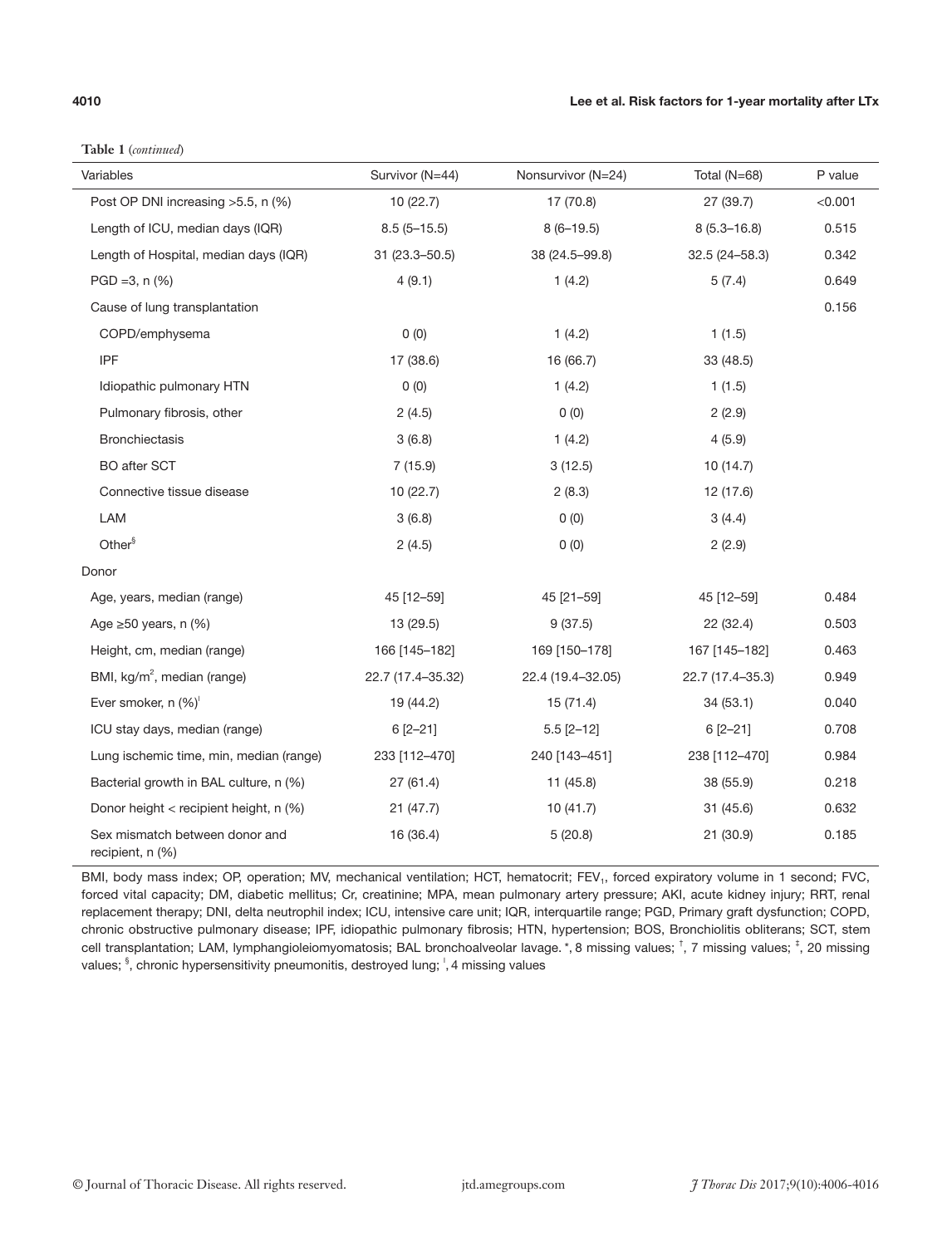**Table 2** Independent risk factors of 1 year mortality after lung transplantation

| Variable             | OR.       | 95% CI              | P value   |
|----------------------|-----------|---------------------|-----------|
| Male sex             | 0.87      | $0.15 - 4.92$       | 0.871     |
| Albumin $<$ 3 mg/dL  | 1.73      | $0.31 - 9.62$       | 0.530     |
| Age group (years)    |           |                     |           |
| < 55                 | Reference | Reference           | Reference |
| $55 <$ Age $\leq 65$ | 9.69      | 1.68-55.77          | 0.011     |
| >65                  | 146.02    | 7.95-2,681.47 0.001 |           |
| DNI > 5.5            | 11.66     | 1.94-70.12          | 0.007     |
| Post OP AKI          | 0.98      | $0.17 - 5.69$       | 0.981     |
| Post OP RRT          | 14.01     | 1.44-136.67         | 0.023     |

OR, odds ratio; CI, confidence interval; DNI, delta neutrophil index; AKI, acute kidney injury; RRT, renal replacement therapy.

DNI >5.5 higher than preoperative DNI, and need for RRT after surgery. All graphs reached statistical significance in the log-rank test (P*<*0.001).

#### *Subgroup analysis of lung transplantation in patients*

We conducted subgroup analysis according to age because there might be differences in the baseline characteristics between age groups. Between patients aged  $\leq 65$  years (n=60) and those aged >65 years (n=8), we did not find a difference other than proportion of bilateral lung transplantations (96.7% *vs.* 37.5%, P*<*0.001) and the prevalence of diabetes mellitus (20% *vs.* 62.5%, P=0.02).

*Figure 1* showed the biggest survival difference between >55 and ≤55 years age groups, therefore, we further analyzed the characteristics of subjects between >  $55$  and  $\leq 55$  years age groups (*Table 3*). Bilateral lung transplantations were performed more frequently in the  $\leq 55$  years age group than in the >55 years age group (P*=*0.041), and the prevalence of diabetes mellitus was higher in the >55 years age group (P*=*0.003). Predicted forced vital capacity and forced expiratory volume in 1 second before transplantation were higher in the >55 years age group.

Subgroup analysis of the perioperative risk factors for 1-year mortality after lung transplantation in patients according to age groups in the >55 and  $\leq$ 55 years age groups was performed.

In >55 years age group, 31 patients were >55 years



**Figure 1** Survival rates of groups classified according to age, changes in delta neutrophil index (DNI), and the need for renal replacement therapy (RRT).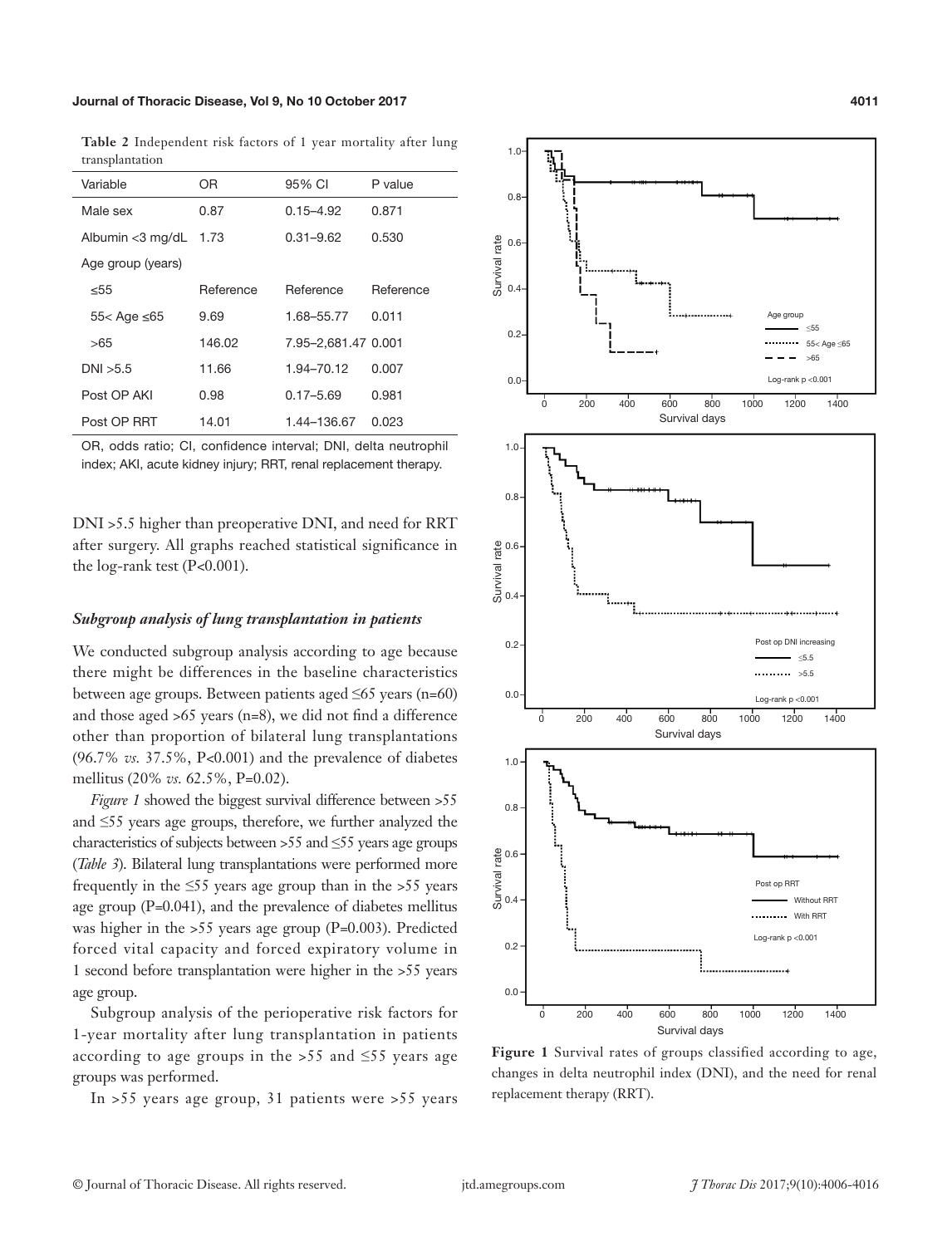$\overline{a}$ 

**Table 3** Clinical characteristics according to age group

| s chinear enaracteristics according to age group         |                    |                     |                     |         |
|----------------------------------------------------------|--------------------|---------------------|---------------------|---------|
| Variables                                                | Age ≤55 (N=37)     | Age $>55$ (N=31)    | Total (N=68)        | P value |
| Recipients                                               |                    |                     |                     |         |
| Age, years, median [range]                               | 44 [16-55]         | 60 [57-75]          | 55 [16-75]          | < 0.001 |
| Male sex, n (%)                                          | 16 (43.2)          | 23 (74.2)           | 39 (57.4)           | 0.010   |
| Follow up duration, median day (range)                   | 782 [391-1,478]    | 671 [400-1,411]     | 749.5 [391-1,478]   | 0.353   |
| Bilateral lung transplantation, n (%)                    | 36 (97.3)          | 25(80.6)            | 61 (89.7)           | 0.041   |
| Height, cm, median (range)                               | 165 [147-175]      | 165 [141-175]       | 165 [141-175]       | 0.412   |
| BMI, kg/m <sup>2</sup> , median (range)                  | 19 (12.4-27.3)     | 21 (15.5-24.4)      | 19.8 (12.4–27.4)    | 0.050   |
| BMI category, n (%)                                      |                    |                     |                     | 0.045   |
| BMI <18.5                                                | 13(35.1)           | 10(32.3)            | 23 (33.8)           |         |
| 18.5≤ BMI <23                                            | 19 (51.4)          | 9(29.0)             | 28 (41.2)           |         |
| 23≤ BMI <25                                              | 4(10.8)            | 5(16.1)             | 9(13.2)             |         |
| 25≤ BMI <30                                              | 1(2.7)             | 7(22.6)             | 8(11.8)             |         |
| Pre OP MV, n (%)                                         | 5(13.5)            | 7(22.6)             | 12 (17.6)           | 0.329   |
| Ever smoker, n (%)                                       | 14 (37.8)          | 20 (64.5)           | 34 (50.0)           | 0.028   |
| Osteopenia, n (%)                                        | 29 (87.9)          | 19 (70.4)           | 48 (80.0)           | 0.092   |
| Pre OP HCT <35%, n (%)                                   | 9(24.3)            | 9(29.0)             | 18 (26.5)           | 0.661   |
| Pre OP albumin <3 $g/dL$ , n $(\%)$                      | 10(27.0)           | 11(35.5)            | 21(30.9)            | 0.452   |
| Pre OP FEV <sub>1</sub> , %, median (range) <sup>†</sup> | 29.5 [12-64]       | 57 [19-106]         | 41.5 [12-106]       | < 0.001 |
| Pre OP FVC, %, median (range) <sup>†</sup>               | 33 (13.9-70)       | 46 [22-83]          | 41 (13.9-83)        | 0.002   |
| Pre OP DM, n (%)                                         | 4(10.8)            | 13 (41.9)           | 17 (25.0)           | 0.003   |
| Pre OP cardiovascular disease, n (%)                     | 3(8.1)             | 4(12.9)             | 7(10.3)             | 0.694   |
| Post OP Cr, mg/dL, median (range)                        | $0.6(0.32 - 0.94)$ | $0.65(0.24 - 2.48)$ | $0.62(0.24 - 2.48)$ | 0.190   |
| MPA, mmHg, median (range) $†$                            | 25 [9-49]          | 24.5 [16-43]        | 25 [9-49]           | 0.925   |
| $MPA > 25$ <sup>#</sup>                                  | 15 (53.6)          | 10(50.0)            | 25(52.1)            | 0.807   |
| $MPA > 35^+$                                             | 6(21.4)            | 2(10.0)             | 8(16.7)             | 0.295   |
| Use of immunosuppression                                 | 24 (64.9)          | 17 (54.8)           | 41 (60.3)           | 0.400   |
| Use of prednisolone dose (range) (%)                     | 5(13.5)            | 6(19.4)             | 11 (16.2)           | 0.515   |
| Post OP AKI, n (%)                                       | 13(35.1)           | 15 (48.4)           | 28 (41.2)           | 0.269   |
| Post OP RRT, n (%)                                       | 4(10.8)            | 7(22.6)             | 11(16.2)            | 0.189   |
| Post OP re-operation, n (%)                              | 11 (29.7)          | 7(22.6)             | 18 (26.5)           | 0.506   |
| Post OP DNI change, median (IQR)                         | $4.6(2.0 - 7.2)$   | $5.3(2.2 - 9.9)$    | $4.6(2.2 - 7.9)$    | 0.270   |
| Post OP DNI increasing >5.5, n (%)                       | 12 (32.4)          | 15 (48.4)           | 27 (39.7)           | 0.181   |
| Length of ICU, median days (IQR)                         | $9[5 - 17]$        | $8[6 - 16]$         | $8(5.3 - 16.8)$     | 0.762   |
| Length of Hospital, median days (IQR)                    | 33 (24.5-50)       | 32 [20-87]          | $32.5(24 - 58.3)$   | 0.810   |
| $PGD = 3, n (%)$                                         | 4(10.8)            | 1(3.2)              | 5(7.4%)             | 0.366   |

**Table 3** (*continued*)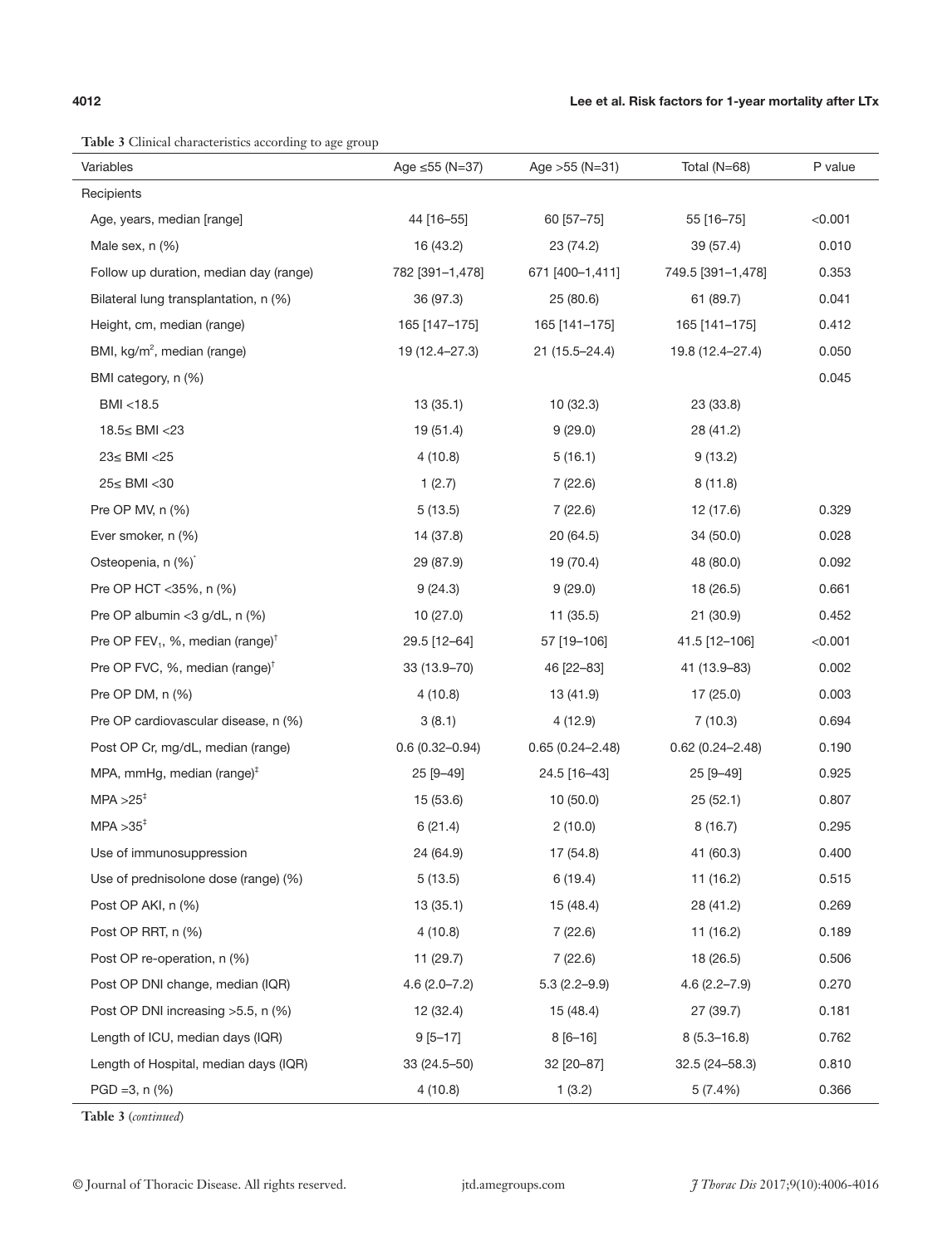| Variables                            | Age $\leq 55$ (N=37) | Age $>55$ (N=31) | Total $(N=68)$ | P value |
|--------------------------------------|----------------------|------------------|----------------|---------|
| Cause of lung transplantation, n (%) |                      |                  |                | < 0.001 |
| COPD/emphysema                       | 0(0)                 | 1(3.2)           | 1(1.5)         |         |
| <b>IPF</b>                           | 9(24.3)              | 24 (72.7)        | 33(48.5)       |         |
| Idiopathic pulmonary HTN             | 1(2.7)               | 0(0)             | 1(1.5)         |         |
| Pulmonary fibrosis, other            | 1(2.7)               | 1(3.2)           | 2(2.9)         |         |
| <b>Bronchiectasis</b>                | 2(5.4)               | 2(6.5)           | 4(5.9)         |         |
| <b>BO</b> after SCT                  | 10(27.0)             | 0(0)             | 10(14.7)       |         |
| Connective tissue disease            | 9(24.3)              | 3(9.7)           | 12 (17.6)      |         |
| LAM                                  | 3(8.1)               | 0(0)             | 3(4.4)         |         |
| Other <sup>§</sup>                   | 2(5.4)               | 0(0)             | 2(2.9)         |         |

**Table 3** (*continued*)

BMI, body mass index; OP, operation; MV, mechanical ventilation; HCT, hematocrit; FEV<sub>1</sub>, forced expiratory volume in 1 second; FVC, forced vital capacity; DM, diabetic mellitus; Cr, creatinine; MPA, mean pulmonary artery pressure; AKI, acute kidney injury; RRT, renal replacement therapy; DNI, delta neutrophil index; ICU, intensive care unit; IQR, interquartile range; PGD, Primary graft dysfunction; COPD, chronic obstructive pulmonary disease; IPF, idiopathic pulmonary fibrosis; HTN, hypertension; BOS, Bronchiolitis obliterans; SCT, stem cell transplantation; LAM, lymphangioleiomyomatosis; BAL bronchoalveolar lavage; \*, 8 missing values; <sup>+</sup>, 7 missing values; <sup>+</sup>, 20 missing values; <sup>§</sup>, chronic hypersensitivity pneumonitis, destroyed lung.

old and 12 patients (38.7%) survived for >1 year after transplantation. Need for RRT (0% *vs.* 36.8% P=0.026), and postoperative DNI >5.5 higher than preoperative DNI (25% *vs.* 63.2%, P*=*0.038) were significantly related to 1-year mortality after lung transplantation in patients >55 years old.

In ≤55 years age groups, 37 patients were ≤55 years old and 32 patients (86.5%) survived for >1 year after transplantation. The occurrence of AKI after surgery (28.1% *vs.* 80%, P=0.042), need for reoperation (21.9% *vs.* 80%, P*=*0.021) and postoperative DNI >5.5 higher than preoperative DNI (21.9% *vs.* 100%, P*=*0.002) were significantly related to 1-year mortality after lung transplantation in patients ≤55 years old. Meanwhile, there was no significant difference in other variables including sex, height or body mass index of recipients, use of mechanical ventilation while waiting for transplantation, smoking experience, preoperative lung function, mean pulmonary artery pressure before transplantation, use of immunosuppressive agents before transplantation, and development of PGD grade 3.

### *Outcome*

The median survival of nonsurvivors was 111.5 days (interquartile range, 62.5–161.3). The most common cause of death was infection (n=14, 58.3%), followed by cardiac arrest (n=3, 12.5%) and thrombotic microangiopathy (n=3, 12.5%). Some patients died in association with hemophagocytic lymphohistiocytosis, ischemic cholangiopathy, or bleeding. The number of recipients who were >65 years old was 8, and only 1 recipient among them survived for >1 year after lung transplantation and sepsis was major cause of death (n=5, 71.4%).

Among nonsurvivors, only 2 patients died within 30 days after transplantation due to sepsis without evidence of primary graft failure. Bacteria such as Methicillin-resistant *Staphylococcus aureus*, *Enterococcus faecium*, *Pseudomonas aeruginosa* or multidrug-resistant *Acinetobacter baumannii* grew in blood culture of 9 patients among infection patients. Four patients died due to pneumonia which occurred at least 5 months after transplantation except 1 patient. The same bacteria as results of BAL of donor lung were cultured in blood of 3 patients, which were considered donor-acquired infection.

### **Discussion**

In this study, we investigated the independent risk factors for 1-year mortality after lung transplantation. Old age was identified as the only preoperative predictive factor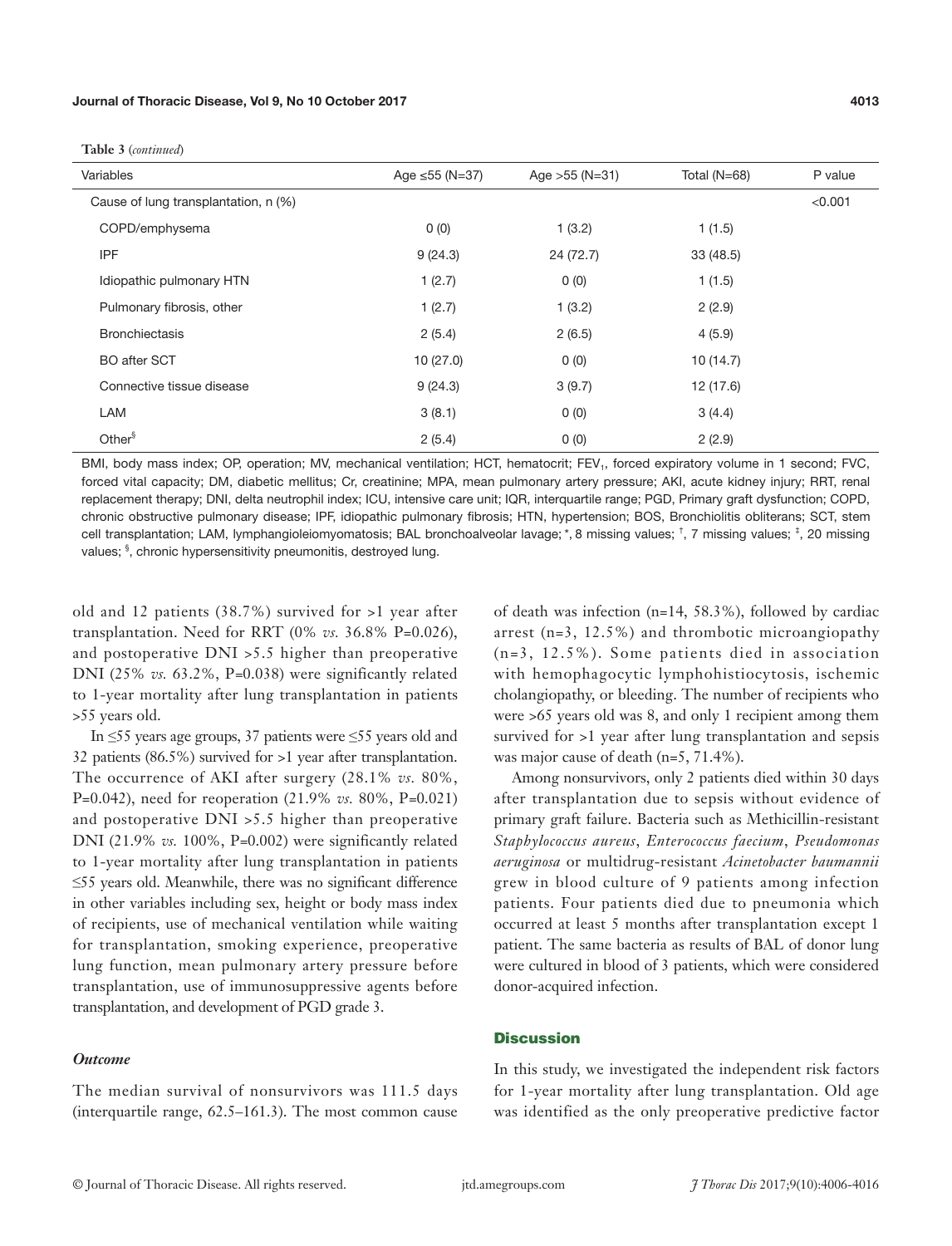for 1-year mortality. Postoperative DNI >5.5 higher than preoperative DNI and the need for RRT after surgery were revealed as postoperative predictive factors of 1-year mortality.

Several studies have reported on the risk factors or predictors of mortality after lung transplantation (4-6,19-22). However, most of those studies were performed in North America and Europe, and the environment and causes of lung transplantation in Korea are slightly different. Such differences could affect the predictors and risk factors of mortality after lung transplantation. For example, the major causes of lung transplantation in the ISHLT registry were chronic obstructive pulmonary disease/emphysema (32.1%), IPF (24.1%), and cystic fibrosis (16.2%). On the other hand, IPF (48.5%), interstitial lung disease related to connective tissue disease (17.6%), and bronchiolitis obliterans after stem cell transplantation (14.7%) were the main causes of lung transplantation in our hospital (3). In Korea, there are very few patients with cystic fibrosis compared to other countries and only one patient with cystic fibrosis received lung transplant from 2010 to 2014 (9,23). Furthermore, the registration in KONOS for patients waiting for transplantation was relatively late, and the mortality rate while waiting for lung transplantation in Korea was higher than in other countries. We supposed that late referral may be due to a pessimistic attitude of patients and physicians regarding its high mortality of early transplantation era. And priority of transplantation is given patients with ventilator or ECMO support in Korea (24-26). Therefore, IPF patients with acute exacerbation who needed for ventilator or ECMO support have a higher priority than waiting patients with stable condition.

An upper age limit for recipient selection has not been established. However, age >65 years has been considered a relative contraindication for lung transplantation (27,28). Nevertheless, as the elderly population increased, lung transplantation in elderly patients also increased (3). Tomaszek *et al.* reported that patients aged >60 years did not seem to show significantly poor outcome during shortterm and long-term follow-up (19). However, Weiss *et al.* reported that lung transplantation might be performed with caution in patients older than 60 years but not in those older than 70 years (22). Our study showed that elderly recipients of lung transplantation in Korea had a worse prognosis than those in other countries. Because there might be differences in the baseline characteristics between age groups, we conducted an analysis. As a result, we did not find a difference other than in the type of transplantation,

the prevalence of diabetes mellitus and major cause of transplantation. Generally, recipients of bilateral lung transplantation revealed a better median survival than those with single lung transplantation (3), and the mortality of patients with IPF and those with diabetes mellitus was reported to be higher than that of patients with other underlying lung diseases (3,6). Therefore, we supposed that these factors could be associated with high mortality in the old-age group.

AKI after lung transplantation developed in 37%, and the incidence of RRT was 5.51% in some previous studies (29,30). The prevalence of AKI and RRT in our data were higher than in previous reports (41.2% and 16.2%, respectively), the finding in our study that the need for RRT after lung transplantation increased mortality was similar to previous reports (29,30). Several studies have shown the reasons for the high risk of AKI in recipients of lung transplantation; for example, lung injury could induce inflammatory mediators of the renal epithelium, nephrotoxic agents including calcineurin inhibitors could induce direct injury, and efforts to maintain negative balance might cause kidney injury after transplantation. Furthermore, some studies suggested that patients with AKI, particularly those requiring RRT, were at an increased risk of mortality (29-32). However, the reason for increased mortality with the need for RRT is unclear. Importantly, the need for RRT after surgery could be considered a state of critical illness.

Increased DNI is known to be associated with sepsis and disseminated intravascular coagulation (33,34). However, the relationship between DNI and the prognosis after surgery is not well known. Our data showed that the changes in DNI before and after transplantation were different between the two groups, and that increasing of DNI values >5.5 especially could predict the 1-year mortality after lung transplantation. The standard DNI value of 5.5 was derived through ROC and this value was similar to those of previous studies associated with sepsis and DNI (33,34). Our data showed that the cause of death for 14 of 24 recipients (58.3%) who died within 1 year after transplantation was infection. And increasing of DNI values  $>5.5$  was found in 11 of 14 (78.6%) patients who died within 1 year after transplantation. We hypothesized that patients with increased DNI are likely to be vulnerable to infection. An environment that promotes exposure to various pathogens and the increased proportion of elderly patients with lower physical ability among candidates for lung transplantation may be factors affecting this result.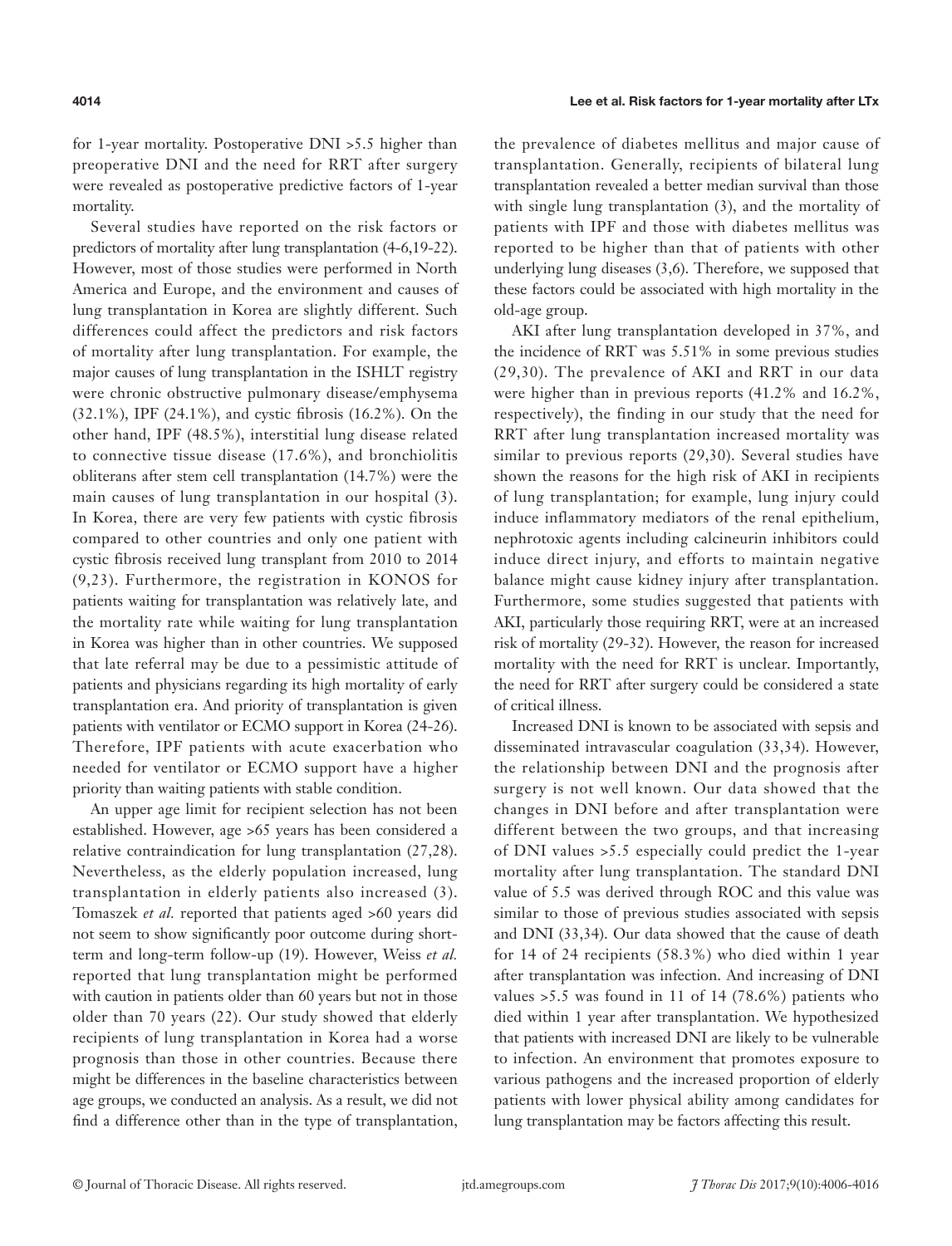#### Journal of Thoracic Disease, Vol 9, No 10 October 2017 4015

Our study has several limitations. This was a relatively small study performed at a single center. However, this was the first study on the mortality of lung transplantation in Korea. Most previous studies were performed in North America and Europe, and their results are difficult to generalize on account of racial and environmental differences. Therefore, this study will be helpful in understanding lung transplantation in Asians. Second, this study had a retrospective design; thus, we could not systemically analyze multiple laboratory test results, perioperative factors, and preoperative performances. However, we believe that because lung transplantation is increasingly being conducted in Korea, this problem will be overcome through further studies in the future.

### **Conclusions**

Advanced age in recipients of lung transplantation is associated with 1-year mortality after lung transplantation. Therefore, candidates for lung transplantation with advanced age should be carefully selected. The need for RRT and increased DNI after transplantation are also associated with 1-year mortality after lung transplantation; therefore, attention should be paid to patients with a possibility of having AKI and increased DNI, to improve their survival.

# Acknowledgements

None.

### Footnote

*Conflicts of Interest:* The authors have no conflicts of interest to declare.

*Ethical Statement*: The study protocol was approved by the institutional review board of Severance Hospital (approval no. 2013-0522-019). In addition, this study was conducted in compliance with the principles set forth in the Declaration of Helsinki.

### **References**

- 1. Hardy JD, Webb WR, Dalton ML Jr, et al. Lung Homotransplantation in Man. JAMA 1963;186:1065-74.
- 2. Christie JD, Edwards LB, Kucheryavaya AY, et al. The Registry of the International Society for Heart and Lung

Transplantation: 29th adult lung and heart-lung transplant report-2012. J Heart Lung Transplant 2012;31:1073-86.

- 3. Yusen RD, Edwards LB, Kucheryavaya AY, et al. The Registry of the International Society for Heart and Lung Transplantation: Thirty-second Official Adult Lung and Heart-Lung Transplantation Report--2015; Focus Theme: Early Graft Failure. J Heart Lung Transplant 2015;34:1264-77.
- 4. Grimm JC, Valero V, 3rd, Magruder JT, et al. A novel risk score that incorporates recipient and donor variables to predict 1-year mortality in the current era of lung transplantation. J Heart Lung Transplant 2015;34:1449-54.
- 5. Sabashnikov A, Weymann A, Mohite PN, et al. Risk factors predictive of one-year mortality after lung transplantation. Eur J Cardiothorac Surg 2014;46:e82-8.
- 6. Hackman KL, Bailey MJ, Snell GI, et al. Diabetes is a major risk factor for mortality after lung transplantation. Am J Transplant 2014;14:438-45.
- 7. Wigfield CH, Buie V, Onsager D. "Age" in lung transplantation: factors related to outcomes and other considerations. Curr Pulmonol Rep 2016;5:152-8.
- 8. Haam SJ, Lee DY, Paik HC. An overview of lung transplantation in Korea. Transplant Proc 2008;40:2620-2.
- 9. Paik HC. Current perspective of lung transplantation. J Korean Med Assoc 2016;59:119-24.
- 10. Cho EN, Haam SJ, Kim SY, et al. Anastomotic Airway Complications after Lung Transplantation. Yonsei Med J 2015;56:1372-8.
- 11. Paik HC, Haam SJ, Lee DY, et al. Donor evaluation for lung transplantation in Korea. Transplant Proc 2012;44:870-4.
- 12. Christie JD, Carby M, Bag R, et al. Report of the ISHLT Working Group on Primary Lung Graft Dysfunction part II: definition. A consensus statement of the International Society for Heart and Lung Transplantation. J Heart Lung Transplant 2005;24:1454-9.
- 13. Kidney Disease: Improving Global Outcomes (KDIGO) Acute Kidney Injury Work Group. KDIGO Clinical Practice Guideline for Acute Kidney Injury. Section 2: AKI definition. Kidney Int Suppl 2012;2:19-36.
- 14. Nahm CH, Choi JW, Lee J. Delta neutrophil index in automated immature granulocyte counts for assessing disease severity of patients with sepsis. Ann Clin Lab Sci 2008;38:241-6.
- 15. Harris N, Kunicka J, Kratz A. The ADVIA 2120 hematology system: flow cytometry-based analysis of blood and body fluids in the routine hematology laboratory. Lab Hematol 2005;11:47-61.